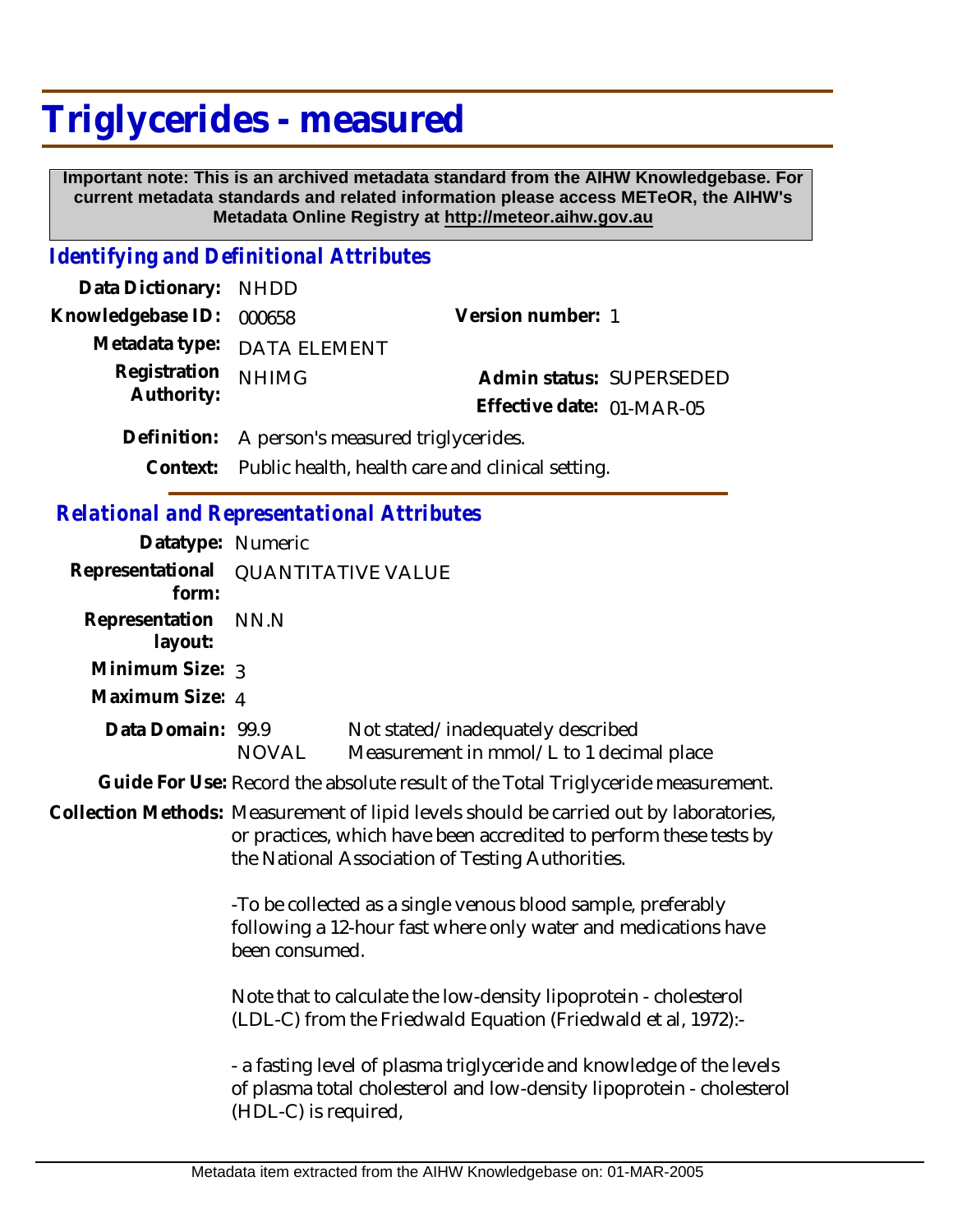- the Friedwald equation becomes unreliable when the plasma triglyceride exceeds 4.5 mmol/L, and

- that while levels are reliable for the first 24 hours after the onset of acute coronary syndromes, they may be unreliable for the subsequent 6 weeks after an event. (Lipid Management Guidelines - 2001, MJA 2001; 175: S57-S88.. National Heart Foundation of Australia and the Cardiac Society of Australia and New Zealand.)

Related metadata: is used in conjunction with Service contact date version 1 relates to the data element Waist circumference - measured version  $\mathcal{L}$ 

relates to the data element Cholesterol-HDL - measured version 1 is used in the calculation of Cholesterol-LDL calculated version 1 relates to the data element Cholesterol-total - measured version 1 relates to the data element Dyslipidaemia - treatment version 1 is used in conjunction with Fasting status version 1

## *Administrative Attributes*

**Source Document:**

**Source Organisation:** CV-Data Working Group

Comments: DSS Cardiovascular disease (clinical):

A relationship between triglyceride and HDL-C and chronic heart disease (CHD) event rates has been shown. This view is supported by the observation that the remnants of triglyceride-rich lipoproteins are the particles that occur in dysbetalipoproteinaemia, a condition associated with a very high risk of premature atherosclerotic vascular disease. There have been two comprehensive reviews of the relationship between plasma triglyceride and CHD (see Criqui et al. 1993 and Austin et al. 1991). Criqui concludes that triglyceride is not an independent predictor of CHD and is probably not causally related to the disease, while Austin provides a compelling case for a causal role of (at least) some triglyceride rich lipoproteins.

Conclusions drawn from population studies of the relationship between plasma triglyceride and the risk of CHD include the following: -

-An elevated concentration of plasma triglyceride (> 2.0 mmol/L) is predictive of CHD when associated with either an increased concentration of LDL-C or a decreased concentration of HDL-C.

-The relationship between CHD risk and plasma triglyceride is not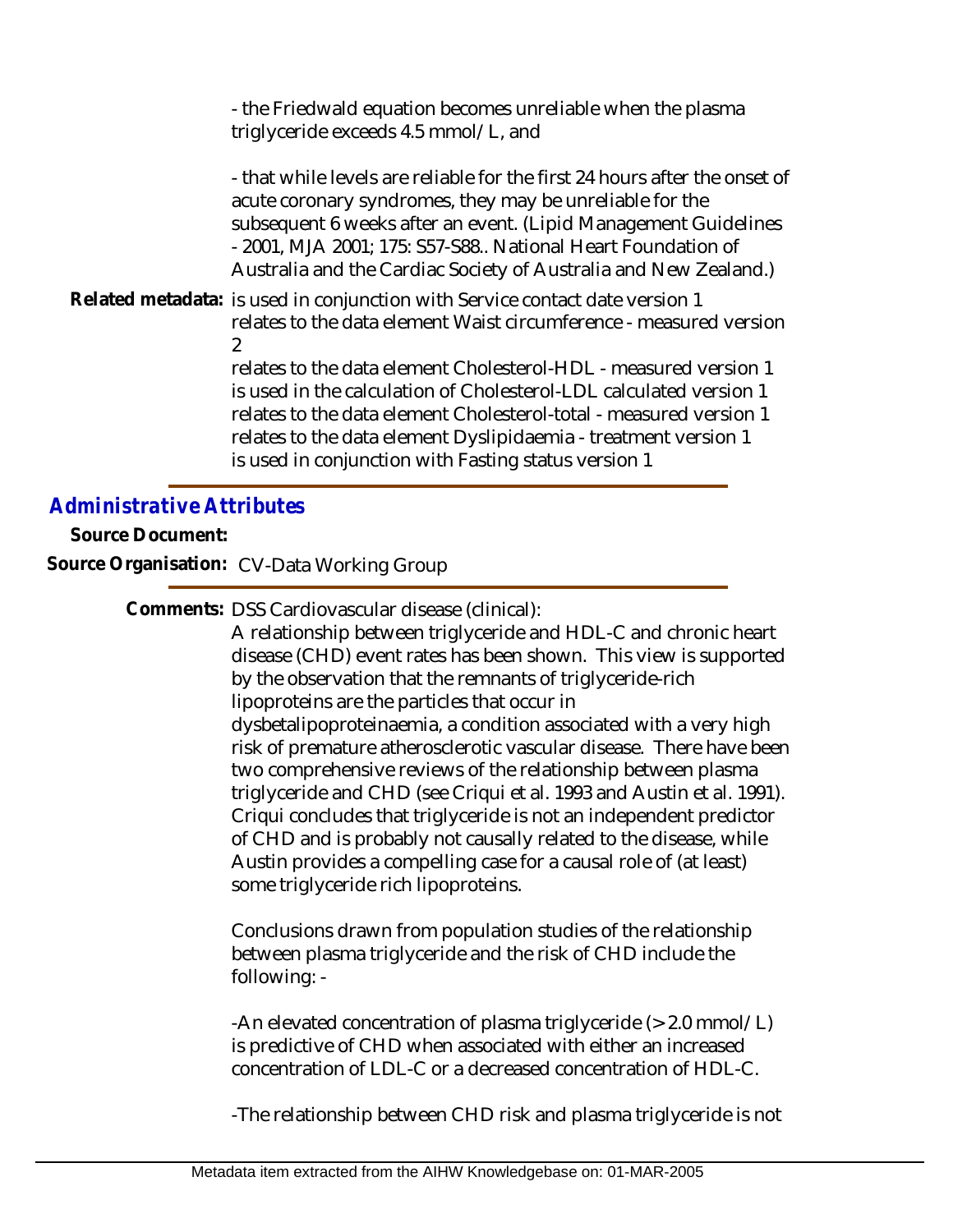continuous, with evidence that the risk is greatest in people with triglyceride levels between 2 and 6 mmol/L. (Lipid Management Guidelines - 2001, MJA 2001; 175: S57-S88. National Heart Foundation of Australia and the Cardiac Society of Australia and New Zealand.)

It is likely that the positive relationship between plasma triglyceride and CHD, as observed in many population studies, is because an elevated level of plasma triglyceride in some people is a reflection of an accumulation of the atherogenic remnants of chylomicrons and very low density lipoprotein. These particles are rich in both triglyceride and cholesterol and appear to be at least as atherogenic as LDL.

Diabetes (clinical):

Following Principles of Care and Guidelines for the Clinical Management of Diabetes Mellitus, the targets for lipids management are :

-To reduce total cholesterol to less than 5.5 mmol/L

-To reduce triglyceride level to less than 2.0 mmol/L

-To increase HDL-C to more than or equal to 1.0 mmol/L.

Alterations in fat transport, often resulting in hypertriglyceridaemia, are well-recognised concomitants of diabetes mellitus.

Elevated plasma triglyceride levels are present in about one third of diabetic patients. It seems that triglycerides are related to the critical role of insulin in the production and removal from plasma of triglyceride-rich lipoproteins.

Lifestyle modifications, including weight loss and reduction of excess alcohol intake, are particularly effective for reducing triglyceride and increasing HDL-C.

References: National Heart Foundation of Australia - Lipid Management Guidelines 2001.

Hypertriglyceridaemia; Australian Medicines Handbook.

*Data Element Links*

*Information Model Entities linked to this Data Element*

NHIM Service provision event